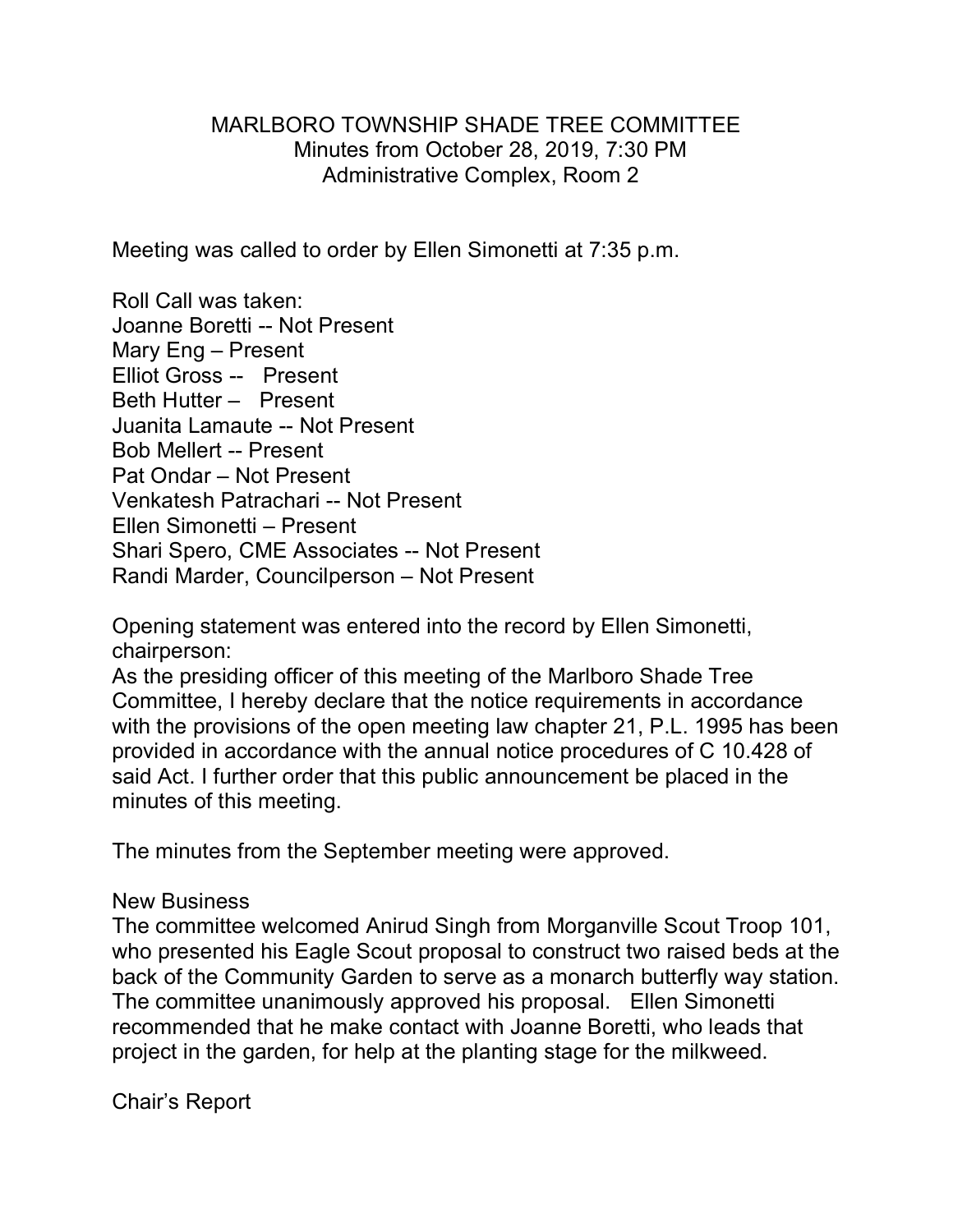1. Ellen Simonetti announced that the committee will continue to receive periodic notifications of the location of tree pruning to clear power lines in the Township

2. The Shade Tree Committee has accumulated over 1109 hours of volunteer service to the township, and the Community Garden has donated over 234 pounds of food to local food banks as of the meeting date. A discussion followed about the quantity of unharvested produce grown at the garden that could be donated if the plot owners would allow volunteers to gather and donate when they are unable to harvest for themselves. Attention to this problem will be raised at the winter orientation meetings for the 2020 gardeners.

Old Business

A listing of tree removal permits will be provided to the committee on a quarterly basis through the office of Mr. Kevin Kane.

Community Garden

1. Ellen Simonetti has received two additional requests for handicapped beds for next season. The township will include these requests in their upcoming capital improvements budget.

2. A sign indicating that Monmouth County Master Gardeners work in this garden has been added to the bulletin at the request of the Monmouth County Master Gardener Association.

3. Ellen Simonetti reported that she has encountered a communications problem due to a language barrier with the owners of at least one community garden plot, resuilting in a violation of garden rules and procedures. She is attempting to resolve this issue without having to ask the owners to leave.

4. Another Eagle Scout project dealing with the compost system is currently in the brain-storming stage. Updates will be made when appropriate. 5. Hose cart storage this year will be provided by the township under the direction of Melvin Fitzpatrick of DPW. This will alleviate the need to disassemble the the six systems for storage in the shed.

6. There was a discussion about the condition of the wood and the bracing in some of the beds installed in previous years. When repairs are needed, plot owners are urged not to attempt the project themselves.

Next meeting